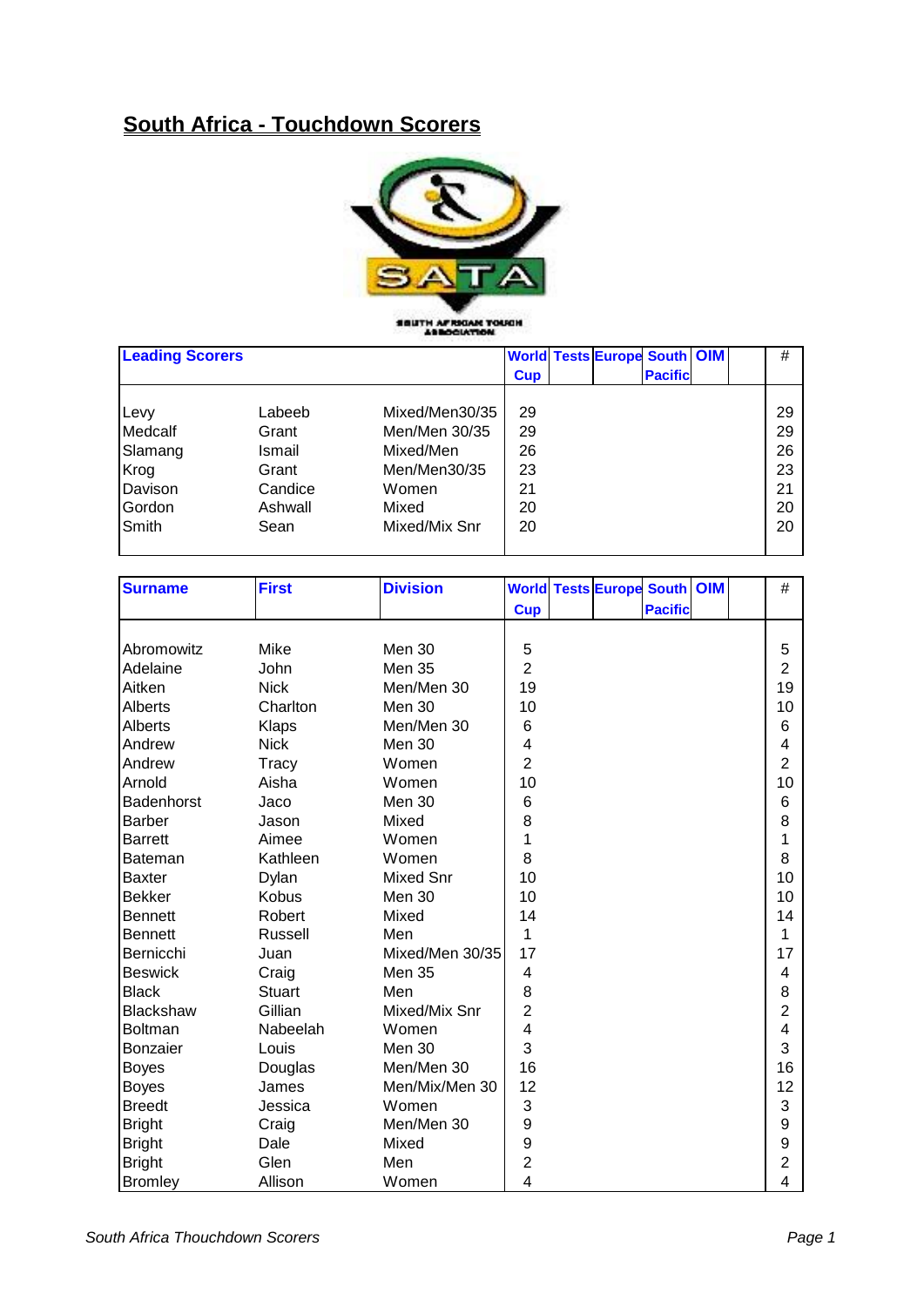| <b>Pacific</b><br><b>Cup</b><br><b>Bunn</b><br>$\overline{7}$<br>Sarah<br>Women<br>7<br>3<br>3<br>Mixed<br><b>Butler</b><br><b>Bogart</b><br>10<br>Carelse<br>Mogamat Hashim Men<br>10<br>6<br>Carroll<br>Johnny<br>6<br>Men<br>$\boldsymbol{9}$<br>9<br>Charton<br>Mixed Snr<br>Ryan<br>$\overline{2}$<br>$\overline{2}$<br>Clarke<br>Russell<br>Mixed<br>1<br>1<br>Coetzee<br>Lida<br>Mixed Snr<br>6<br>6<br>Cook<br>Andrew<br>Men<br>8<br>8<br>Courtman<br>Mixed/Women<br>Casey<br>5<br>5<br>Cousins<br><b>Telise</b><br>Mixed<br>$\overline{7}$<br>7<br>Croukamp<br>Tylan<br>Mixed<br>Charity<br>Women<br>1<br>1<br>Cungwe<br>4<br>Women<br>4<br>Curry<br>Leanne<br>Men 30/Mixed<br>15<br>15<br>Dand<br>Mark<br>8<br>Daniels<br>Sharoz<br>Mixed Snr<br>8<br>5<br>5<br>Davis<br>Women<br>Amy<br>$\overline{2}$<br>$\overline{2}$<br>Davis<br>Mixed<br>Seagyn<br>21<br>21<br>Candice<br>Women<br>Davison<br>$\overline{c}$<br>Mixed/Mix Snr<br>2<br>Day<br>Lindsay<br>$\overline{c}$<br>2<br>Day<br>Nicci<br>Women<br>$\overline{7}$<br>7<br>De Kock<br><b>Men 30</b><br>Deon<br>3<br>3<br><b>De Villiers</b><br>Men/Men 35<br>Johan<br>$\overline{\mathbf{c}}$<br>2<br>De Wet<br>Men 30<br>Gustan<br>$\overline{c}$<br>2<br><b>Mixed Snr</b><br>Denny<br>Karen<br>5<br>Devlin<br>5<br><b>Men 35</b><br>Grant<br>10<br><b>Dickens</b><br><b>Nick</b><br>Men/Mixed<br>10<br>6<br>$6\phantom{1}6$<br><b>Diedericks</b><br>Men<br>Rameez<br>8<br>Mixed/Women<br>8<br>Dixon<br>Aimee<br>8<br>8<br>Douglas<br>Julia<br>Mixed<br>1<br>1<br>Men<br><b>Dreyer</b><br>Louw<br>$\overline{c}$<br>2<br>Du Plessis<br><b>Niel</b><br>Men<br>3<br>3<br>Du Preez<br><b>Mixed Snr</b><br>Wade<br>6<br>Du Toit<br>Mixed/Men 30<br>6<br>Gerhard<br>1<br>Daniel<br>1<br>Duarte<br>Men<br>Men 30/35<br>William<br>12<br>12<br>Duk<br>7<br>$\overline{7}$<br>Essop<br>Mogamat Ikraam Mixed<br>Garrick<br>Faul<br>Men<br>1<br>1<br>Mixed<br>6<br>Danielle<br>6<br>Ferrar<br>Mixed/Wom/Mix3<br>14<br>Forcioli<br>Jeanne-Marie<br>14<br>3<br>3<br>Fourie<br>Men<br>Hawies<br>3<br>3<br>Francke<br>Colin<br>Men<br>$\overline{2}$<br>$\overline{2}$<br>Francke<br>Men<br>Tyrone<br>Men 30<br>8<br>Fuchsloch<br>Tyron<br>8<br>3<br>3<br>Gabier<br>Ganief<br>Men<br>3<br>Glenn<br>3<br>Men<br>Gamsy<br>3<br>3<br>Gibbons<br>Nandie<br>Women<br>Glass<br>Mixed<br>Kristy<br>1<br>1<br>20<br>20<br>Gordon<br>Ashwall<br>Mixed<br>18<br>Men/Men30/35<br>18<br>Gordon<br>Roy<br>Riaan<br>10<br>Men 30/35<br>10<br>Goussard<br>Griffiths<br>Men 35<br>6<br>6<br>Marty<br>9<br>Groenewald<br>Grant<br>Mixed/Men 30<br>9<br>Groenewald<br>Micaela<br>Women<br>1<br>1 | <b>Surname</b> | <b>First</b> | <b>Division</b> |   | <b>World Tests Europe South OIM</b> |  | # |  |
|---------------------------------------------------------------------------------------------------------------------------------------------------------------------------------------------------------------------------------------------------------------------------------------------------------------------------------------------------------------------------------------------------------------------------------------------------------------------------------------------------------------------------------------------------------------------------------------------------------------------------------------------------------------------------------------------------------------------------------------------------------------------------------------------------------------------------------------------------------------------------------------------------------------------------------------------------------------------------------------------------------------------------------------------------------------------------------------------------------------------------------------------------------------------------------------------------------------------------------------------------------------------------------------------------------------------------------------------------------------------------------------------------------------------------------------------------------------------------------------------------------------------------------------------------------------------------------------------------------------------------------------------------------------------------------------------------------------------------------------------------------------------------------------------------------------------------------------------------------------------------------------------------------------------------------------------------------------------------------------------------------------------------------------------------------------------------------------------------------------------------------------------------------------------------------------------------------------------------------------------------------------------------------------------------------------------------------------------------------------------------------------------------------------------------------------------------------------------------------------------------------------------------------------------------------------------------------------------------------------------------------------|----------------|--------------|-----------------|---|-------------------------------------|--|---|--|
|                                                                                                                                                                                                                                                                                                                                                                                                                                                                                                                                                                                                                                                                                                                                                                                                                                                                                                                                                                                                                                                                                                                                                                                                                                                                                                                                                                                                                                                                                                                                                                                                                                                                                                                                                                                                                                                                                                                                                                                                                                                                                                                                                                                                                                                                                                                                                                                                                                                                                                                                                                                                                                       |                |              |                 |   |                                     |  |   |  |
|                                                                                                                                                                                                                                                                                                                                                                                                                                                                                                                                                                                                                                                                                                                                                                                                                                                                                                                                                                                                                                                                                                                                                                                                                                                                                                                                                                                                                                                                                                                                                                                                                                                                                                                                                                                                                                                                                                                                                                                                                                                                                                                                                                                                                                                                                                                                                                                                                                                                                                                                                                                                                                       |                |              |                 |   |                                     |  |   |  |
|                                                                                                                                                                                                                                                                                                                                                                                                                                                                                                                                                                                                                                                                                                                                                                                                                                                                                                                                                                                                                                                                                                                                                                                                                                                                                                                                                                                                                                                                                                                                                                                                                                                                                                                                                                                                                                                                                                                                                                                                                                                                                                                                                                                                                                                                                                                                                                                                                                                                                                                                                                                                                                       |                |              |                 |   |                                     |  |   |  |
|                                                                                                                                                                                                                                                                                                                                                                                                                                                                                                                                                                                                                                                                                                                                                                                                                                                                                                                                                                                                                                                                                                                                                                                                                                                                                                                                                                                                                                                                                                                                                                                                                                                                                                                                                                                                                                                                                                                                                                                                                                                                                                                                                                                                                                                                                                                                                                                                                                                                                                                                                                                                                                       |                |              |                 |   |                                     |  |   |  |
|                                                                                                                                                                                                                                                                                                                                                                                                                                                                                                                                                                                                                                                                                                                                                                                                                                                                                                                                                                                                                                                                                                                                                                                                                                                                                                                                                                                                                                                                                                                                                                                                                                                                                                                                                                                                                                                                                                                                                                                                                                                                                                                                                                                                                                                                                                                                                                                                                                                                                                                                                                                                                                       |                |              |                 |   |                                     |  |   |  |
|                                                                                                                                                                                                                                                                                                                                                                                                                                                                                                                                                                                                                                                                                                                                                                                                                                                                                                                                                                                                                                                                                                                                                                                                                                                                                                                                                                                                                                                                                                                                                                                                                                                                                                                                                                                                                                                                                                                                                                                                                                                                                                                                                                                                                                                                                                                                                                                                                                                                                                                                                                                                                                       |                |              |                 |   |                                     |  |   |  |
|                                                                                                                                                                                                                                                                                                                                                                                                                                                                                                                                                                                                                                                                                                                                                                                                                                                                                                                                                                                                                                                                                                                                                                                                                                                                                                                                                                                                                                                                                                                                                                                                                                                                                                                                                                                                                                                                                                                                                                                                                                                                                                                                                                                                                                                                                                                                                                                                                                                                                                                                                                                                                                       |                |              |                 |   |                                     |  |   |  |
|                                                                                                                                                                                                                                                                                                                                                                                                                                                                                                                                                                                                                                                                                                                                                                                                                                                                                                                                                                                                                                                                                                                                                                                                                                                                                                                                                                                                                                                                                                                                                                                                                                                                                                                                                                                                                                                                                                                                                                                                                                                                                                                                                                                                                                                                                                                                                                                                                                                                                                                                                                                                                                       |                |              |                 |   |                                     |  |   |  |
|                                                                                                                                                                                                                                                                                                                                                                                                                                                                                                                                                                                                                                                                                                                                                                                                                                                                                                                                                                                                                                                                                                                                                                                                                                                                                                                                                                                                                                                                                                                                                                                                                                                                                                                                                                                                                                                                                                                                                                                                                                                                                                                                                                                                                                                                                                                                                                                                                                                                                                                                                                                                                                       |                |              |                 |   |                                     |  |   |  |
|                                                                                                                                                                                                                                                                                                                                                                                                                                                                                                                                                                                                                                                                                                                                                                                                                                                                                                                                                                                                                                                                                                                                                                                                                                                                                                                                                                                                                                                                                                                                                                                                                                                                                                                                                                                                                                                                                                                                                                                                                                                                                                                                                                                                                                                                                                                                                                                                                                                                                                                                                                                                                                       |                |              |                 |   |                                     |  |   |  |
|                                                                                                                                                                                                                                                                                                                                                                                                                                                                                                                                                                                                                                                                                                                                                                                                                                                                                                                                                                                                                                                                                                                                                                                                                                                                                                                                                                                                                                                                                                                                                                                                                                                                                                                                                                                                                                                                                                                                                                                                                                                                                                                                                                                                                                                                                                                                                                                                                                                                                                                                                                                                                                       |                |              |                 |   |                                     |  |   |  |
|                                                                                                                                                                                                                                                                                                                                                                                                                                                                                                                                                                                                                                                                                                                                                                                                                                                                                                                                                                                                                                                                                                                                                                                                                                                                                                                                                                                                                                                                                                                                                                                                                                                                                                                                                                                                                                                                                                                                                                                                                                                                                                                                                                                                                                                                                                                                                                                                                                                                                                                                                                                                                                       |                |              |                 |   |                                     |  |   |  |
|                                                                                                                                                                                                                                                                                                                                                                                                                                                                                                                                                                                                                                                                                                                                                                                                                                                                                                                                                                                                                                                                                                                                                                                                                                                                                                                                                                                                                                                                                                                                                                                                                                                                                                                                                                                                                                                                                                                                                                                                                                                                                                                                                                                                                                                                                                                                                                                                                                                                                                                                                                                                                                       |                |              |                 |   |                                     |  |   |  |
|                                                                                                                                                                                                                                                                                                                                                                                                                                                                                                                                                                                                                                                                                                                                                                                                                                                                                                                                                                                                                                                                                                                                                                                                                                                                                                                                                                                                                                                                                                                                                                                                                                                                                                                                                                                                                                                                                                                                                                                                                                                                                                                                                                                                                                                                                                                                                                                                                                                                                                                                                                                                                                       |                |              |                 |   |                                     |  |   |  |
|                                                                                                                                                                                                                                                                                                                                                                                                                                                                                                                                                                                                                                                                                                                                                                                                                                                                                                                                                                                                                                                                                                                                                                                                                                                                                                                                                                                                                                                                                                                                                                                                                                                                                                                                                                                                                                                                                                                                                                                                                                                                                                                                                                                                                                                                                                                                                                                                                                                                                                                                                                                                                                       |                |              |                 |   |                                     |  |   |  |
|                                                                                                                                                                                                                                                                                                                                                                                                                                                                                                                                                                                                                                                                                                                                                                                                                                                                                                                                                                                                                                                                                                                                                                                                                                                                                                                                                                                                                                                                                                                                                                                                                                                                                                                                                                                                                                                                                                                                                                                                                                                                                                                                                                                                                                                                                                                                                                                                                                                                                                                                                                                                                                       |                |              |                 |   |                                     |  |   |  |
|                                                                                                                                                                                                                                                                                                                                                                                                                                                                                                                                                                                                                                                                                                                                                                                                                                                                                                                                                                                                                                                                                                                                                                                                                                                                                                                                                                                                                                                                                                                                                                                                                                                                                                                                                                                                                                                                                                                                                                                                                                                                                                                                                                                                                                                                                                                                                                                                                                                                                                                                                                                                                                       |                |              |                 |   |                                     |  |   |  |
|                                                                                                                                                                                                                                                                                                                                                                                                                                                                                                                                                                                                                                                                                                                                                                                                                                                                                                                                                                                                                                                                                                                                                                                                                                                                                                                                                                                                                                                                                                                                                                                                                                                                                                                                                                                                                                                                                                                                                                                                                                                                                                                                                                                                                                                                                                                                                                                                                                                                                                                                                                                                                                       |                |              |                 |   |                                     |  |   |  |
|                                                                                                                                                                                                                                                                                                                                                                                                                                                                                                                                                                                                                                                                                                                                                                                                                                                                                                                                                                                                                                                                                                                                                                                                                                                                                                                                                                                                                                                                                                                                                                                                                                                                                                                                                                                                                                                                                                                                                                                                                                                                                                                                                                                                                                                                                                                                                                                                                                                                                                                                                                                                                                       |                |              |                 |   |                                     |  |   |  |
|                                                                                                                                                                                                                                                                                                                                                                                                                                                                                                                                                                                                                                                                                                                                                                                                                                                                                                                                                                                                                                                                                                                                                                                                                                                                                                                                                                                                                                                                                                                                                                                                                                                                                                                                                                                                                                                                                                                                                                                                                                                                                                                                                                                                                                                                                                                                                                                                                                                                                                                                                                                                                                       |                |              |                 |   |                                     |  |   |  |
|                                                                                                                                                                                                                                                                                                                                                                                                                                                                                                                                                                                                                                                                                                                                                                                                                                                                                                                                                                                                                                                                                                                                                                                                                                                                                                                                                                                                                                                                                                                                                                                                                                                                                                                                                                                                                                                                                                                                                                                                                                                                                                                                                                                                                                                                                                                                                                                                                                                                                                                                                                                                                                       |                |              |                 |   |                                     |  |   |  |
|                                                                                                                                                                                                                                                                                                                                                                                                                                                                                                                                                                                                                                                                                                                                                                                                                                                                                                                                                                                                                                                                                                                                                                                                                                                                                                                                                                                                                                                                                                                                                                                                                                                                                                                                                                                                                                                                                                                                                                                                                                                                                                                                                                                                                                                                                                                                                                                                                                                                                                                                                                                                                                       |                |              |                 |   |                                     |  |   |  |
|                                                                                                                                                                                                                                                                                                                                                                                                                                                                                                                                                                                                                                                                                                                                                                                                                                                                                                                                                                                                                                                                                                                                                                                                                                                                                                                                                                                                                                                                                                                                                                                                                                                                                                                                                                                                                                                                                                                                                                                                                                                                                                                                                                                                                                                                                                                                                                                                                                                                                                                                                                                                                                       |                |              |                 |   |                                     |  |   |  |
|                                                                                                                                                                                                                                                                                                                                                                                                                                                                                                                                                                                                                                                                                                                                                                                                                                                                                                                                                                                                                                                                                                                                                                                                                                                                                                                                                                                                                                                                                                                                                                                                                                                                                                                                                                                                                                                                                                                                                                                                                                                                                                                                                                                                                                                                                                                                                                                                                                                                                                                                                                                                                                       |                |              |                 |   |                                     |  |   |  |
|                                                                                                                                                                                                                                                                                                                                                                                                                                                                                                                                                                                                                                                                                                                                                                                                                                                                                                                                                                                                                                                                                                                                                                                                                                                                                                                                                                                                                                                                                                                                                                                                                                                                                                                                                                                                                                                                                                                                                                                                                                                                                                                                                                                                                                                                                                                                                                                                                                                                                                                                                                                                                                       |                |              |                 |   |                                     |  |   |  |
|                                                                                                                                                                                                                                                                                                                                                                                                                                                                                                                                                                                                                                                                                                                                                                                                                                                                                                                                                                                                                                                                                                                                                                                                                                                                                                                                                                                                                                                                                                                                                                                                                                                                                                                                                                                                                                                                                                                                                                                                                                                                                                                                                                                                                                                                                                                                                                                                                                                                                                                                                                                                                                       |                |              |                 |   |                                     |  |   |  |
|                                                                                                                                                                                                                                                                                                                                                                                                                                                                                                                                                                                                                                                                                                                                                                                                                                                                                                                                                                                                                                                                                                                                                                                                                                                                                                                                                                                                                                                                                                                                                                                                                                                                                                                                                                                                                                                                                                                                                                                                                                                                                                                                                                                                                                                                                                                                                                                                                                                                                                                                                                                                                                       |                |              |                 |   |                                     |  |   |  |
|                                                                                                                                                                                                                                                                                                                                                                                                                                                                                                                                                                                                                                                                                                                                                                                                                                                                                                                                                                                                                                                                                                                                                                                                                                                                                                                                                                                                                                                                                                                                                                                                                                                                                                                                                                                                                                                                                                                                                                                                                                                                                                                                                                                                                                                                                                                                                                                                                                                                                                                                                                                                                                       |                |              |                 |   |                                     |  |   |  |
|                                                                                                                                                                                                                                                                                                                                                                                                                                                                                                                                                                                                                                                                                                                                                                                                                                                                                                                                                                                                                                                                                                                                                                                                                                                                                                                                                                                                                                                                                                                                                                                                                                                                                                                                                                                                                                                                                                                                                                                                                                                                                                                                                                                                                                                                                                                                                                                                                                                                                                                                                                                                                                       |                |              |                 |   |                                     |  |   |  |
|                                                                                                                                                                                                                                                                                                                                                                                                                                                                                                                                                                                                                                                                                                                                                                                                                                                                                                                                                                                                                                                                                                                                                                                                                                                                                                                                                                                                                                                                                                                                                                                                                                                                                                                                                                                                                                                                                                                                                                                                                                                                                                                                                                                                                                                                                                                                                                                                                                                                                                                                                                                                                                       |                |              |                 |   |                                     |  |   |  |
|                                                                                                                                                                                                                                                                                                                                                                                                                                                                                                                                                                                                                                                                                                                                                                                                                                                                                                                                                                                                                                                                                                                                                                                                                                                                                                                                                                                                                                                                                                                                                                                                                                                                                                                                                                                                                                                                                                                                                                                                                                                                                                                                                                                                                                                                                                                                                                                                                                                                                                                                                                                                                                       |                |              |                 |   |                                     |  |   |  |
|                                                                                                                                                                                                                                                                                                                                                                                                                                                                                                                                                                                                                                                                                                                                                                                                                                                                                                                                                                                                                                                                                                                                                                                                                                                                                                                                                                                                                                                                                                                                                                                                                                                                                                                                                                                                                                                                                                                                                                                                                                                                                                                                                                                                                                                                                                                                                                                                                                                                                                                                                                                                                                       |                |              |                 |   |                                     |  |   |  |
|                                                                                                                                                                                                                                                                                                                                                                                                                                                                                                                                                                                                                                                                                                                                                                                                                                                                                                                                                                                                                                                                                                                                                                                                                                                                                                                                                                                                                                                                                                                                                                                                                                                                                                                                                                                                                                                                                                                                                                                                                                                                                                                                                                                                                                                                                                                                                                                                                                                                                                                                                                                                                                       |                |              |                 |   |                                     |  |   |  |
|                                                                                                                                                                                                                                                                                                                                                                                                                                                                                                                                                                                                                                                                                                                                                                                                                                                                                                                                                                                                                                                                                                                                                                                                                                                                                                                                                                                                                                                                                                                                                                                                                                                                                                                                                                                                                                                                                                                                                                                                                                                                                                                                                                                                                                                                                                                                                                                                                                                                                                                                                                                                                                       |                |              |                 |   |                                     |  |   |  |
|                                                                                                                                                                                                                                                                                                                                                                                                                                                                                                                                                                                                                                                                                                                                                                                                                                                                                                                                                                                                                                                                                                                                                                                                                                                                                                                                                                                                                                                                                                                                                                                                                                                                                                                                                                                                                                                                                                                                                                                                                                                                                                                                                                                                                                                                                                                                                                                                                                                                                                                                                                                                                                       |                |              |                 |   |                                     |  |   |  |
|                                                                                                                                                                                                                                                                                                                                                                                                                                                                                                                                                                                                                                                                                                                                                                                                                                                                                                                                                                                                                                                                                                                                                                                                                                                                                                                                                                                                                                                                                                                                                                                                                                                                                                                                                                                                                                                                                                                                                                                                                                                                                                                                                                                                                                                                                                                                                                                                                                                                                                                                                                                                                                       |                |              |                 |   |                                     |  |   |  |
|                                                                                                                                                                                                                                                                                                                                                                                                                                                                                                                                                                                                                                                                                                                                                                                                                                                                                                                                                                                                                                                                                                                                                                                                                                                                                                                                                                                                                                                                                                                                                                                                                                                                                                                                                                                                                                                                                                                                                                                                                                                                                                                                                                                                                                                                                                                                                                                                                                                                                                                                                                                                                                       |                |              |                 |   |                                     |  |   |  |
|                                                                                                                                                                                                                                                                                                                                                                                                                                                                                                                                                                                                                                                                                                                                                                                                                                                                                                                                                                                                                                                                                                                                                                                                                                                                                                                                                                                                                                                                                                                                                                                                                                                                                                                                                                                                                                                                                                                                                                                                                                                                                                                                                                                                                                                                                                                                                                                                                                                                                                                                                                                                                                       |                |              |                 |   |                                     |  |   |  |
|                                                                                                                                                                                                                                                                                                                                                                                                                                                                                                                                                                                                                                                                                                                                                                                                                                                                                                                                                                                                                                                                                                                                                                                                                                                                                                                                                                                                                                                                                                                                                                                                                                                                                                                                                                                                                                                                                                                                                                                                                                                                                                                                                                                                                                                                                                                                                                                                                                                                                                                                                                                                                                       |                |              |                 |   |                                     |  |   |  |
|                                                                                                                                                                                                                                                                                                                                                                                                                                                                                                                                                                                                                                                                                                                                                                                                                                                                                                                                                                                                                                                                                                                                                                                                                                                                                                                                                                                                                                                                                                                                                                                                                                                                                                                                                                                                                                                                                                                                                                                                                                                                                                                                                                                                                                                                                                                                                                                                                                                                                                                                                                                                                                       |                |              |                 |   |                                     |  |   |  |
|                                                                                                                                                                                                                                                                                                                                                                                                                                                                                                                                                                                                                                                                                                                                                                                                                                                                                                                                                                                                                                                                                                                                                                                                                                                                                                                                                                                                                                                                                                                                                                                                                                                                                                                                                                                                                                                                                                                                                                                                                                                                                                                                                                                                                                                                                                                                                                                                                                                                                                                                                                                                                                       |                |              |                 |   |                                     |  |   |  |
|                                                                                                                                                                                                                                                                                                                                                                                                                                                                                                                                                                                                                                                                                                                                                                                                                                                                                                                                                                                                                                                                                                                                                                                                                                                                                                                                                                                                                                                                                                                                                                                                                                                                                                                                                                                                                                                                                                                                                                                                                                                                                                                                                                                                                                                                                                                                                                                                                                                                                                                                                                                                                                       |                |              |                 |   |                                     |  |   |  |
|                                                                                                                                                                                                                                                                                                                                                                                                                                                                                                                                                                                                                                                                                                                                                                                                                                                                                                                                                                                                                                                                                                                                                                                                                                                                                                                                                                                                                                                                                                                                                                                                                                                                                                                                                                                                                                                                                                                                                                                                                                                                                                                                                                                                                                                                                                                                                                                                                                                                                                                                                                                                                                       |                |              |                 |   |                                     |  |   |  |
|                                                                                                                                                                                                                                                                                                                                                                                                                                                                                                                                                                                                                                                                                                                                                                                                                                                                                                                                                                                                                                                                                                                                                                                                                                                                                                                                                                                                                                                                                                                                                                                                                                                                                                                                                                                                                                                                                                                                                                                                                                                                                                                                                                                                                                                                                                                                                                                                                                                                                                                                                                                                                                       |                |              |                 |   |                                     |  |   |  |
|                                                                                                                                                                                                                                                                                                                                                                                                                                                                                                                                                                                                                                                                                                                                                                                                                                                                                                                                                                                                                                                                                                                                                                                                                                                                                                                                                                                                                                                                                                                                                                                                                                                                                                                                                                                                                                                                                                                                                                                                                                                                                                                                                                                                                                                                                                                                                                                                                                                                                                                                                                                                                                       |                |              |                 |   |                                     |  |   |  |
|                                                                                                                                                                                                                                                                                                                                                                                                                                                                                                                                                                                                                                                                                                                                                                                                                                                                                                                                                                                                                                                                                                                                                                                                                                                                                                                                                                                                                                                                                                                                                                                                                                                                                                                                                                                                                                                                                                                                                                                                                                                                                                                                                                                                                                                                                                                                                                                                                                                                                                                                                                                                                                       |                |              |                 |   |                                     |  |   |  |
|                                                                                                                                                                                                                                                                                                                                                                                                                                                                                                                                                                                                                                                                                                                                                                                                                                                                                                                                                                                                                                                                                                                                                                                                                                                                                                                                                                                                                                                                                                                                                                                                                                                                                                                                                                                                                                                                                                                                                                                                                                                                                                                                                                                                                                                                                                                                                                                                                                                                                                                                                                                                                                       |                |              |                 |   |                                     |  |   |  |
|                                                                                                                                                                                                                                                                                                                                                                                                                                                                                                                                                                                                                                                                                                                                                                                                                                                                                                                                                                                                                                                                                                                                                                                                                                                                                                                                                                                                                                                                                                                                                                                                                                                                                                                                                                                                                                                                                                                                                                                                                                                                                                                                                                                                                                                                                                                                                                                                                                                                                                                                                                                                                                       |                |              |                 |   |                                     |  |   |  |
|                                                                                                                                                                                                                                                                                                                                                                                                                                                                                                                                                                                                                                                                                                                                                                                                                                                                                                                                                                                                                                                                                                                                                                                                                                                                                                                                                                                                                                                                                                                                                                                                                                                                                                                                                                                                                                                                                                                                                                                                                                                                                                                                                                                                                                                                                                                                                                                                                                                                                                                                                                                                                                       |                |              |                 |   |                                     |  |   |  |
|                                                                                                                                                                                                                                                                                                                                                                                                                                                                                                                                                                                                                                                                                                                                                                                                                                                                                                                                                                                                                                                                                                                                                                                                                                                                                                                                                                                                                                                                                                                                                                                                                                                                                                                                                                                                                                                                                                                                                                                                                                                                                                                                                                                                                                                                                                                                                                                                                                                                                                                                                                                                                                       |                |              |                 |   |                                     |  |   |  |
|                                                                                                                                                                                                                                                                                                                                                                                                                                                                                                                                                                                                                                                                                                                                                                                                                                                                                                                                                                                                                                                                                                                                                                                                                                                                                                                                                                                                                                                                                                                                                                                                                                                                                                                                                                                                                                                                                                                                                                                                                                                                                                                                                                                                                                                                                                                                                                                                                                                                                                                                                                                                                                       |                |              |                 |   |                                     |  |   |  |
|                                                                                                                                                                                                                                                                                                                                                                                                                                                                                                                                                                                                                                                                                                                                                                                                                                                                                                                                                                                                                                                                                                                                                                                                                                                                                                                                                                                                                                                                                                                                                                                                                                                                                                                                                                                                                                                                                                                                                                                                                                                                                                                                                                                                                                                                                                                                                                                                                                                                                                                                                                                                                                       |                |              |                 |   |                                     |  |   |  |
|                                                                                                                                                                                                                                                                                                                                                                                                                                                                                                                                                                                                                                                                                                                                                                                                                                                                                                                                                                                                                                                                                                                                                                                                                                                                                                                                                                                                                                                                                                                                                                                                                                                                                                                                                                                                                                                                                                                                                                                                                                                                                                                                                                                                                                                                                                                                                                                                                                                                                                                                                                                                                                       |                |              |                 |   |                                     |  |   |  |
|                                                                                                                                                                                                                                                                                                                                                                                                                                                                                                                                                                                                                                                                                                                                                                                                                                                                                                                                                                                                                                                                                                                                                                                                                                                                                                                                                                                                                                                                                                                                                                                                                                                                                                                                                                                                                                                                                                                                                                                                                                                                                                                                                                                                                                                                                                                                                                                                                                                                                                                                                                                                                                       |                |              |                 |   |                                     |  |   |  |
|                                                                                                                                                                                                                                                                                                                                                                                                                                                                                                                                                                                                                                                                                                                                                                                                                                                                                                                                                                                                                                                                                                                                                                                                                                                                                                                                                                                                                                                                                                                                                                                                                                                                                                                                                                                                                                                                                                                                                                                                                                                                                                                                                                                                                                                                                                                                                                                                                                                                                                                                                                                                                                       | Hambrook       | Jenna        | Mixed           | 1 |                                     |  | 1 |  |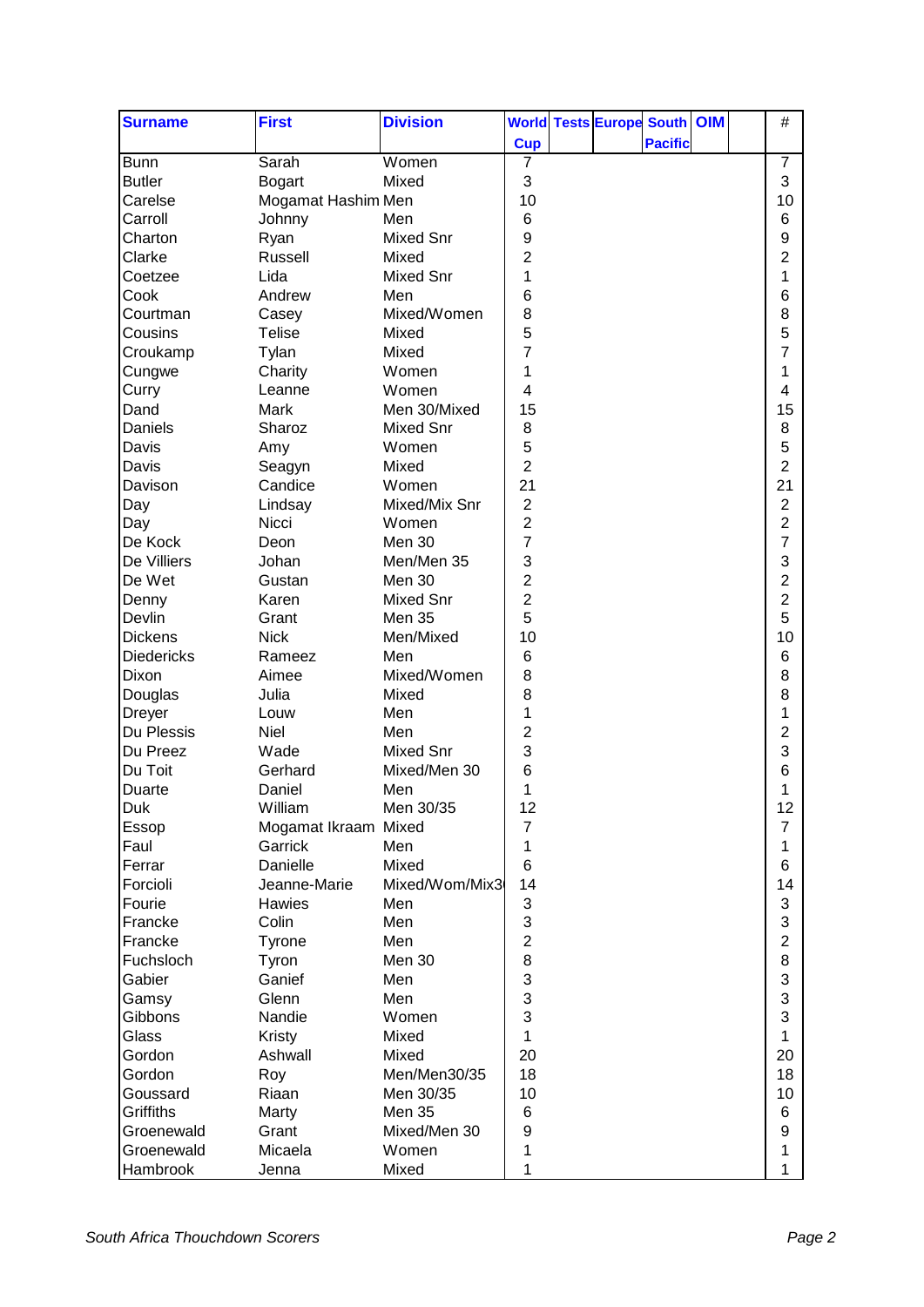| <b>Surname</b>          | <b>First</b>  | <b>Division</b>  |                  | <b>World Tests Europe South OIM</b> |                |  | $\#$           |  |
|-------------------------|---------------|------------------|------------------|-------------------------------------|----------------|--|----------------|--|
|                         |               |                  | <b>Cup</b>       |                                     | <b>Pacific</b> |  |                |  |
| Harrison                | Melissa       | Women            | $\overline{5}$   |                                     |                |  | $\overline{5}$ |  |
| <b>Hawkins</b>          | Chantelle     | <b>Mixed Snr</b> | 4                |                                     |                |  | 4              |  |
| Hayden                  | Gareth        | Men/Mixed        | 14               |                                     |                |  | 14             |  |
| Herbert                 | Creswell      | <b>Mixed Snr</b> | $\overline{2}$   |                                     |                |  | $\overline{2}$ |  |
| Hoffmann                | Marc          | Mixed/Mix Snr    | 6                |                                     |                |  | 6              |  |
| Holden                  | Erica         | Women            | $\overline{2}$   |                                     |                |  | $\overline{2}$ |  |
| Hugo                    | Carolyn       | Women            | $\overline{2}$   |                                     |                |  | $\overline{2}$ |  |
|                         | Neda          | Mixed            | $\boldsymbol{9}$ |                                     |                |  | 9              |  |
| Isaacs                  |               |                  | 7                |                                     |                |  | 7              |  |
| Jamieson                | Mary          | Mixed            |                  |                                     |                |  |                |  |
| Jansen                  | Julian        | Mixed            | 4                |                                     |                |  | 4              |  |
| Janssens                | <b>Brenda</b> | Mixed            | 4                |                                     |                |  | 4              |  |
| Johnson                 | Niyaas        | Men              | $\overline{2}$   |                                     |                |  | 2              |  |
| Jooste                  | Anton         | Men 30           | 1                |                                     |                |  | 1              |  |
| Jooste                  | Sterrenberg   | Men              | 10               |                                     |                |  | 10             |  |
| Judaar                  | Shafiek       | Mixed            | 9                |                                     |                |  | 9              |  |
| Kalis                   | Terri         | Women/Mix Snr    | 12               |                                     |                |  | 12             |  |
| Kapp                    | Jaco          | Men 35           | 4                |                                     |                |  | 4              |  |
| Katz-Bilbe              | Vanessa       | Women            | 12               |                                     |                |  | 12             |  |
| Kemp                    | Heinrich      | <b>Mixed Snr</b> | 6                |                                     |                |  | 6              |  |
| Kerr                    | <b>Nicky</b>  | Women/Mix Snr    | $\boldsymbol{9}$ |                                     |                |  | 9              |  |
| Keyser                  | Carl          | Men/Men 35       | 4                |                                     |                |  | 4              |  |
| Kilfoil                 | Shaun         | Men 30           | 4                |                                     |                |  | 4              |  |
| Klette                  | Sharon        | Women            | 1                |                                     |                |  | 1              |  |
| Knoesen                 | Steven        | Men 30/35/Men    | 19               |                                     |                |  | 19             |  |
| Kokoali                 | Fumi          | Women            | 1                |                                     |                |  | 1              |  |
| Krause                  | Bronwyn       | Mixed            | 1                |                                     |                |  | 1              |  |
| Krog                    | Grant         | Men/Men30/35     | 23               |                                     |                |  | 23             |  |
| Kruger                  | Lara          | Women            | $\overline{2}$   |                                     |                |  | $\overline{2}$ |  |
| La Vita                 | Hilton        | Mixed            | 4                |                                     |                |  | 4              |  |
| Lawless                 | Grant         | Men 35           | 5                |                                     |                |  | 5              |  |
|                         | Nadia         | Mixed            | 3                |                                     |                |  | 3              |  |
| Le Roux                 |               | <b>Mixed Snr</b> | $\overline{2}$   |                                     |                |  | $\overline{2}$ |  |
| Leggett                 | Achmad        |                  |                  |                                     |                |  |                |  |
| Levy                    | Labeeb        | Mixed/Men30/35   | 29               |                                     |                |  | 29             |  |
| Lippstreu               | Liesel        | Women            | $\overline{2}$   |                                     |                |  | $\overline{2}$ |  |
| Loun                    | Marcus        | Men 30           | 3                |                                     |                |  | 3              |  |
| Louw                    | Caleb         | Men              | $\overline{c}$   |                                     |                |  | $\overline{2}$ |  |
| Louw                    | <b>Marius</b> | Men 35           | 8                |                                     |                |  | 8              |  |
| MacKintosh              | Garth         | Men/Men30/35     | 16               |                                     |                |  | 16             |  |
| Mackintosh              | Roan          | Men/Mix Snr      | 16               |                                     |                |  | 16             |  |
| Malan                   | lelsje        | Mixed            | $\overline{2}$   |                                     |                |  | $\overline{2}$ |  |
| Mange                   | Pumla         | Women            | 1                |                                     |                |  | 1              |  |
| Manthe                  | Rob           | Mixed            | 5                |                                     |                |  | 5              |  |
| Marquard-Slamang Mariam |               | Women            | 7                |                                     |                |  | $\overline{7}$ |  |
| Masuku                  | Siya          | Men              | $\overline{2}$   |                                     |                |  | $\overline{2}$ |  |
| Maujean                 | Hannah        | Mixed            | 4                |                                     |                |  | 4              |  |
| <b>McAlery</b>          | Caryn         | Women            | 3                |                                     |                |  | 3              |  |
| Medcalf                 | Grant         | Men/Men 30/35    | 29               |                                     |                |  | 29             |  |
| Mellon                  | Gareth        | Men              | 8                |                                     |                |  | 8              |  |
| Millar                  | <b>Stuart</b> | Men 35           | 12               |                                     |                |  | 12             |  |
| <b>Mistark</b>          | Wilhelm       | Men 30           | 5                |                                     |                |  | 5              |  |
| Moggee                  | <b>Tilis</b>  | Mixed            | 4                |                                     |                |  | 4              |  |
| Mordt                   | Courtenay     | Men 30           | 5                |                                     |                |  | 5              |  |
| Moses                   | Yasim         | Mixed            | $\boldsymbol{9}$ |                                     |                |  | 9              |  |
|                         |               |                  |                  |                                     |                |  |                |  |
| Mostert                 | Wilhelm       | Men              | 1                |                                     |                |  | 1              |  |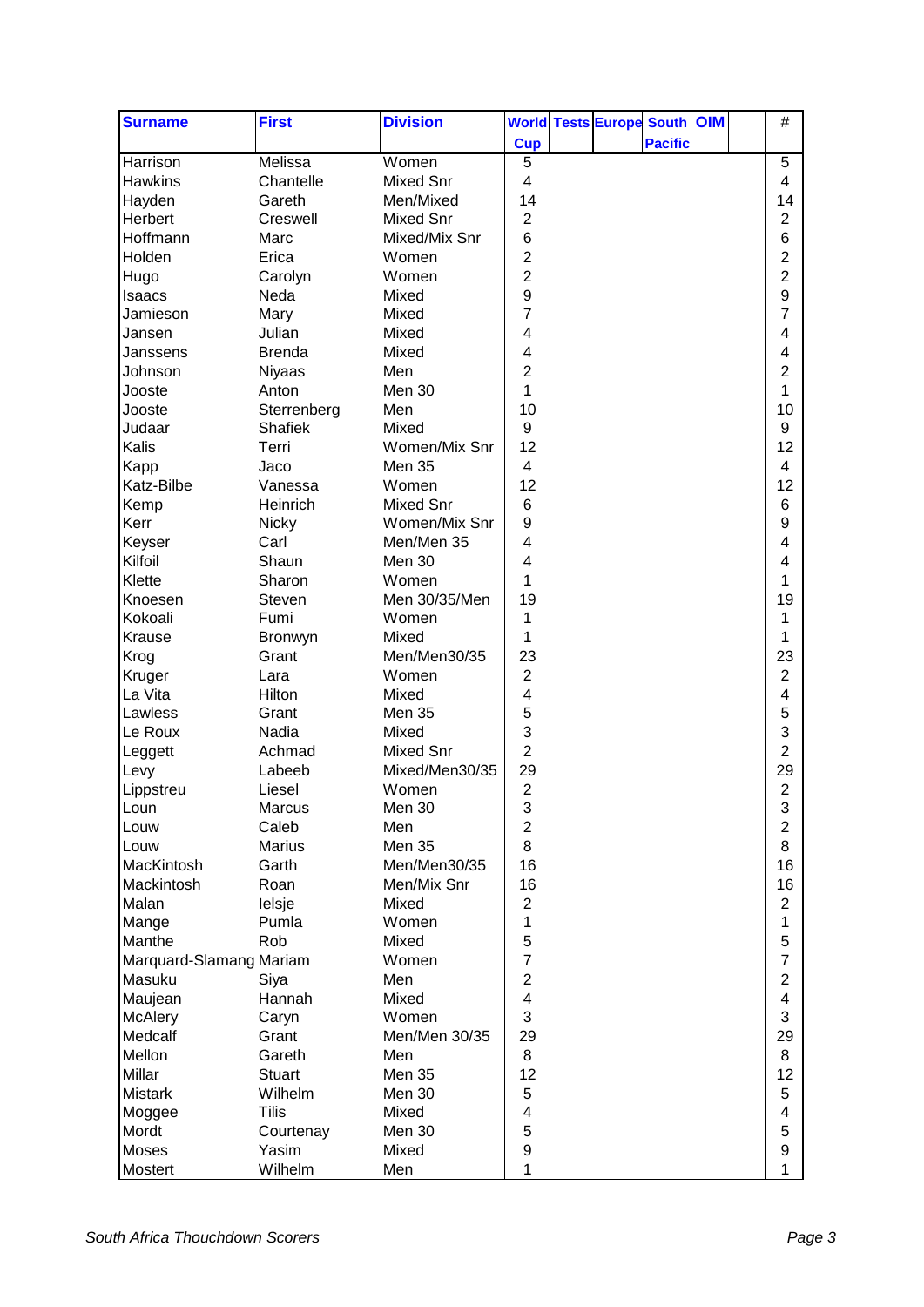| <b>Surname</b>    | <b>First</b>              | <b>Division</b>  | <b>World Tests Europe South OIM</b> | $\#$                |
|-------------------|---------------------------|------------------|-------------------------------------|---------------------|
|                   |                           |                  | <b>Cup</b><br><b>Pacific</b>        |                     |
| Motshoane         | Monalisa                  | Women            | $\overline{5}$                      | $\overline{5}$      |
| Motsumi           | Kedidiretse               | Men              | 1                                   | 1                   |
| Motsumi           | Thabo                     | Men              | 1                                   | 1                   |
| Mouton            | Ruan                      | <b>Mixed Snr</b> | 16                                  | 16                  |
| <b>Mullins</b>    | Richard                   | Men 30/35        | 12                                  | 12                  |
| <b>Mullins</b>    | <b>Stuart</b>             | Men 30           | $\mathbf 2$                         | $\overline{2}$      |
| Myburgh           | Rian                      | <b>Mixed Snr</b> | 3                                   | 3                   |
| Noordien          | <b>Tashreek</b>           | Men              | 8                                   | 8                   |
| Nortier           | Jenna                     | Women            | $\overline{2}$                      | $\overline{2}$      |
| Norton            | James                     | Men              | 1                                   | 1                   |
| Oesman            | Adnaan                    | Men              | 16                                  | 16                  |
| Oliphant          | Yolanda                   | Mixed            | 1                                   | 1                   |
| Oosthuis          | Denner                    | Mixed            | 5                                   | 5                   |
| Oscroff           | Kathy                     | Women            | 1                                   | 1                   |
| Osman             | Mogammad                  | Men              | 15                                  | 15                  |
| Osman             | Ramiz                     | Men              | $\overline{7}$                      | $\overline{7}$      |
| Osman             | Roshan                    | Mixed            | 7                                   | $\overline{7}$      |
| Paton             | Claire                    | Women            | 4                                   | 4                   |
| Paxton            | Craig                     | Men              | 4                                   | 4                   |
| Pead              | Terri                     | Women            | 4                                   | 4                   |
| Pepper            | Shona                     | Women            | 6                                   | 6                   |
| Petersen          | Rafiek                    | Men              | 3                                   | 3                   |
| Phipps            | Karen                     | Mixed            | 2                                   | $\overline{c}$      |
| Pholo             | Tsoanelo                  | Mixed            | $\overline{2}$                      | $\overline{2}$      |
| Pillay            | Zandalee                  | Women            | 4                                   | 4                   |
| Plimsoll          | James                     | Men              | 4                                   | 4                   |
| Powell            | Jarrod                    | Mixed            | 4                                   | 4                   |
| Powers            | Keira                     | Mixed/Women      | 3                                   | 3                   |
| Prout-Jones       | Amber                     | Women            | 3                                   | 3                   |
| Pullen            | Roxanne                   | Mixed            | 5                                   | 5                   |
| Putter            | Dian                      | Men 30           | 3                                   | 3                   |
| Raats             | Riaan                     | Men 30           | $\overline{c}$                      | $\overline{c}$      |
| Reid              | Mark                      | Men 30           | 4                                   | 4                   |
| Revels            | Luisa                     | Women            | $\overline{c}$                      | $\overline{c}$      |
|                   | Grant                     | Mixed            | 1                                   |                     |
| Rex<br>Richardson |                           | Women            | $\ensuremath{\mathsf{3}}$           | 1<br>3              |
| <b>Ricketts</b>   | Whitney<br><b>Brionne</b> | Women            | $\overline{2}$                      | $\overline{2}$      |
| Rightford         | Taryn-Lee                 | Mixed            | 6                                   | 6                   |
| Rip               | Leigh-Anne                | Women            | 3                                   | 3                   |
|                   | Lisa                      | <b>Mixed Snr</b> | 1                                   | 1                   |
| Ronquest<br>Roome | Justin                    | Men              | $\overline{2}$                      | $\overline{2}$      |
| Roux              | Garth                     | Men              | 5                                   | 5                   |
|                   |                           |                  | 13                                  |                     |
| Sachs<br>Schmidt  | Dagon<br>Kim              | Men/Mix Snr      |                                     | 13                  |
|                   |                           | Women            | 1                                   | 1                   |
| Schoeman          | Johan                     | Men              | $\overline{c}$                      | $\overline{2}$      |
| Sharman           | Conan                     | Men              | $\overline{2}$<br>8                 | $\overline{2}$<br>8 |
| Sieed             | Zubair                    | Men              |                                     |                     |
| Siljeur           | Raqib                     | Mixed            | 6                                   | 6                   |
| Slamang           | Ismail                    | Mixed/Men        | 26                                  | 26                  |
| Slamang           | Rafeeq                    | Men              | 11                                  | 11                  |
| Slamie            | Moegamat                  | Men              | 6                                   | 6                   |
| Slevin            | Mark                      | Men 30           | 5                                   | 5                   |
| Smith             | Sean                      | Mixed/Mix Snr    | 20                                  | 20                  |
| Stander           | Donald                    | Mixed            | $\overline{2}$                      | $\overline{2}$      |